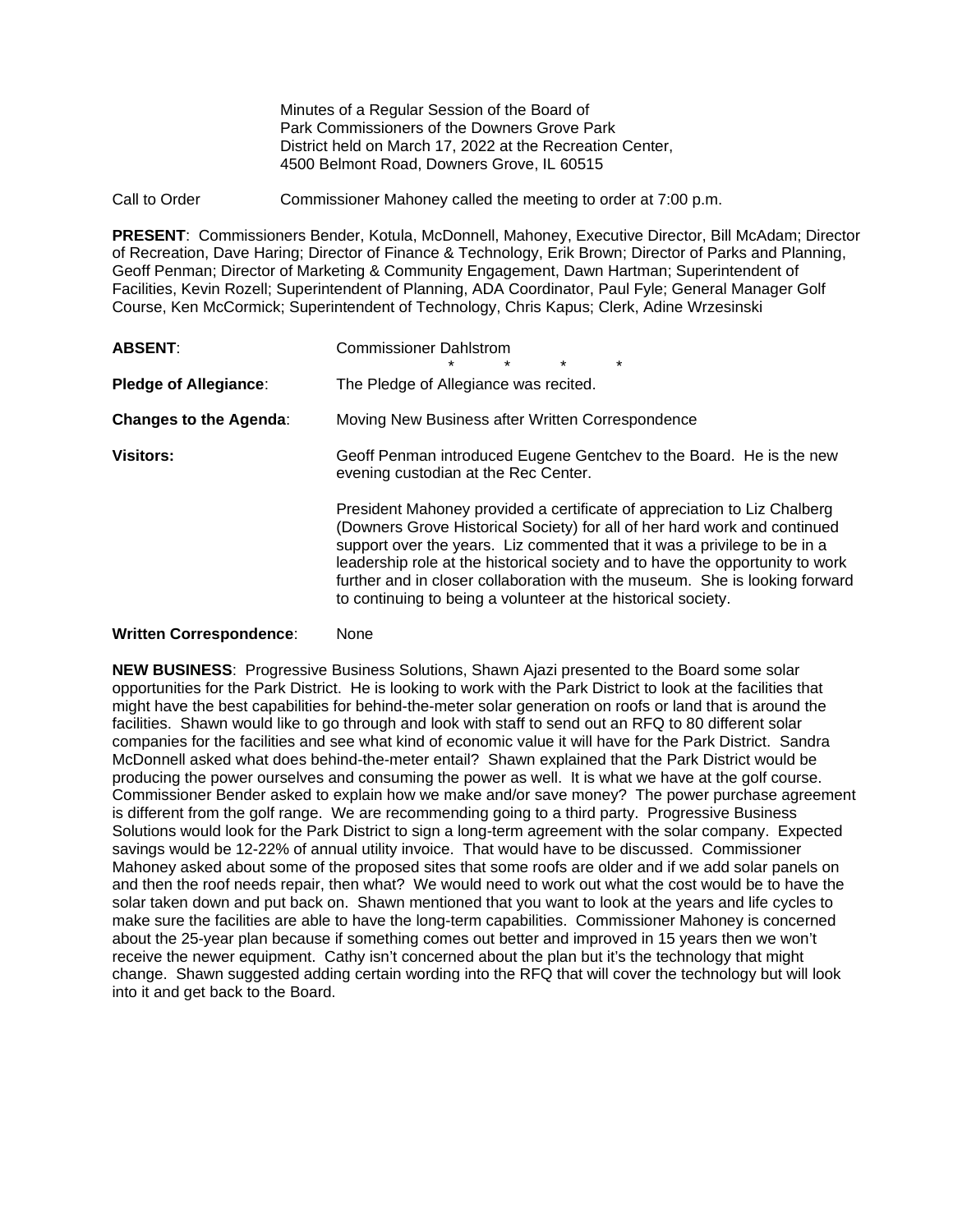### **CONSENT AGENDA:**

- Approval of Minutes February 17, 2022 Regular Meeting Minutes and March 3, 2022 Workshop Meeting Minutes
- Treasurer's Report
- Payment of Bills In the amount of \$939,973.78
- Approval of Ordinance #1304 An Ordinance Declaring Certain Park District Personal Property as Surplus and Authorizing Sale or Disposal
- Payout #10 Hitchcock Design, Inc. McCollum Park Sprayground Design

Commissioner Bender made a motion to approve the Consent Agenda as presented including the payment of bills in the amount of \$939,973.78. Commissioner McDonnell seconded the motion.

Roll Call: Ayes: Commissioners Bender, McDonnell, Kotula, Mahoney Nays: None Absent: Commissioner Dahlstrom

## **ACTION ITEMS**

Commissioner McDonnell made a motion to approve the deaccessioning of various museum artifacts. Commissioner Bender seconded the motion.

Roll Call: Ayes: Commissioners McDonnell, Bender, Kotula, Mahoney Nays: None Absent: Commissioner Dahlstrom

Commissioner Kotula made a motion to grant authorization to bid the Doerhoefer Ballfield Irrigation project. Commissioner Bender seconded the motion.

| Roll Call: |            | Ayes: Commissioners Kotula, Bender, McDonnell, Mahoney |
|------------|------------|--------------------------------------------------------|
|            | Navs: None |                                                        |
|            |            | Absent: Commissioner Dahlstrom                         |

Commissioner Bender made a motion to approve a signed invoice presented by Covershots golf totaling \$82,995.00. Commissioner McDonnell seconded the motion.

Roll Call: Ayes: Commissioners Bender, McDonnell, Kotula, Mahoney Nays: None Absent: Commissioner Dahlstrom

Commissioner Kotula made a motion to authorize the use of District funds towards travel for the 2022 IAPD Legislative Conference in the amount of \$216.46 including taxes for Commissioner Bender on March  $8<sup>th</sup>$  and 9<sup>th</sup> of 2022. Commissioner McDonnell seconded the motion.

Roll Call: Ayes: Commissioners Kotula, McDonnell, Bender, Mahoney Nays: None Absent: Commissioner Dahlstrom

Commissioner Bender made a motion to authorize the Executive Director to enter negotiations and sign a contract with Paycor not to exceed \$70,000. Commissioner McDonnell seconded the motion.

Roll Call: Ayes: Commissioners Bender, McDonnell, Kotula, Mahoney Nays: None Absent: Commissioner Dahlstrom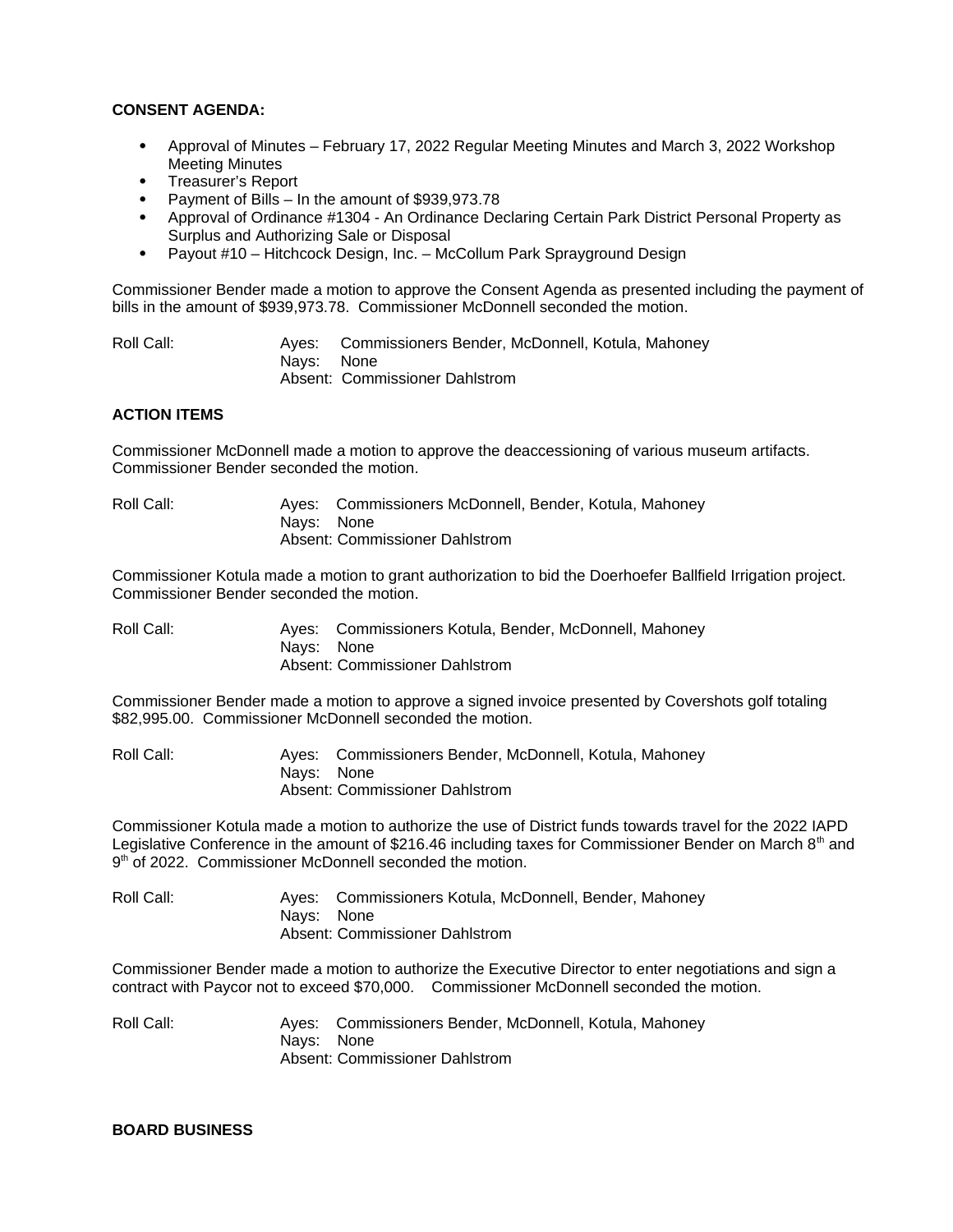## **President Comments** – None

#### **Commissioner Comments** –None

### **STAFF REPORTS**

**Executive Director –** Executive Director, Bill McAdam discussed that there is an update on the OSLAD grant for the McCollum Project. The OSLAD grant starts in July and typically gets awarded anywhere from November to January. The grants have not been awarded yet. At the Legislative Conference, the director from the DNR spoke that they are understaffed and very far behind. They are estimating that they will not release/award the grants until the end of 2022 maybe 2023, with the contracts not going out until 2023. In the OSLAD legislation, you cannot start a project until it has been awarded and if you start the project before that then you would have a penalty. The penalty is that you are barred from applying to OSLAD for the next two years. Staff recommendation to the Board is that we need to move forward with the McCollum Project. If we wait another year all construction documents have to be redone. We need to find a legislative fix or at the minimum do not get the penalty. Unfortunately, that is where we stand. Once we know real numbers, we'll come back with recommendations to the Board as to where we are within our capabilities without the grant. McCollum in the number one project that needs to be done. Bill also mentioned that CEO, Michael Cassa from DGEDC is taking a new job in Sugar Grove. Bill really appreciates what he has done with the Park District and hope we get someone as good and detail-orientated as he is.

**Recreation –** The report was included in the Board Packet.Director of Recreation, Dave Haring mentioned that the new preschool classroom at the Rec Center currently has 8 students enrolled. LINK participants began using ePACT which is a software program that allows all participants emergency and information forms to be stored and accessed electronically. Monday was the first day of resident registration for the summer programs and the Park District brought in \$419,000. Yesterday was the final day for spring programs. Soccer has 1,282 participants and football has 420 participants. Commissioner McDonnell asked how long is preschool and what is the capacity? Dave responded  $2 \frac{1}{2}$  hours and the capacity is 20 students.

**Fitness –** The report was included in the Board Packet**.** Director of Recreation, Dave Haring discussed members, registration revenues and usage for 4500 Fitness. Dave also mentioned that there are over 1,000 members who have acquired a track key fob to utilize the track.

**Marketing** – Report was included in packet. Director of Marketing & Community Engagement, Dawn Hartman discussed that Marketing launched a digital ad campaign and announced the opening of the Downers Grove Golf Club for the season. The Big Bash Anniversary Celebration is scheduled for May  $14<sup>th</sup>$  and planning is well underway. Working to finalize activities, schedule food and beverage vendors and secure sponsorships.

**Planning –** The report was included in the Board Packet. Superintendent of Planning, ADA Coordinator, Paul Fyle mentioned that following completion of the Dunham Place Park Playground renovation planning survey, staff solicited play equipment designs from three manufacturers utilizing feedback from the surveys. Once the designs were received, residents were invited to an Open House Meeting to view the designs and provide additional input. Also discussed was the 1925 Curtiss Street demolition. Bids will be received and opened on Tuesday, April  $5<sup>th</sup>$ , and present for Board consideration on April 21 $st$ . Demolition is anticipated to take place in May or June 2022.

**Parks** –The report was included in the Board Packet. Director of Parks and Planning, Geoff Penman mentioned that the Park District had 3 days over at Prince Pond for ice skating. Kevin Rozell is working on a couple of projects - one is the indoor assessment study and we are working on the HVAC project at the Rec Center.

**Finance & IT** – The report was included in the Board Packet. Director of Finance and IT, Erik Brown mentioned that the Park District's finances and cash balance remain strong. There are no concerns at this time.

**SEASPAR** – Executive Director, Bill McAdam mentioned that the meeting was Tuesday and the staff reworked the inclusion program. They recreated the entire process and manual. They are also doing a lot of training with all the member agencies. Very excited they have new staff to run the inclusion program. There is a lot of great energy towards the program.

**Golf** – General Manager, Ken McCormick gave a quick update on the golf course. The course opened up on